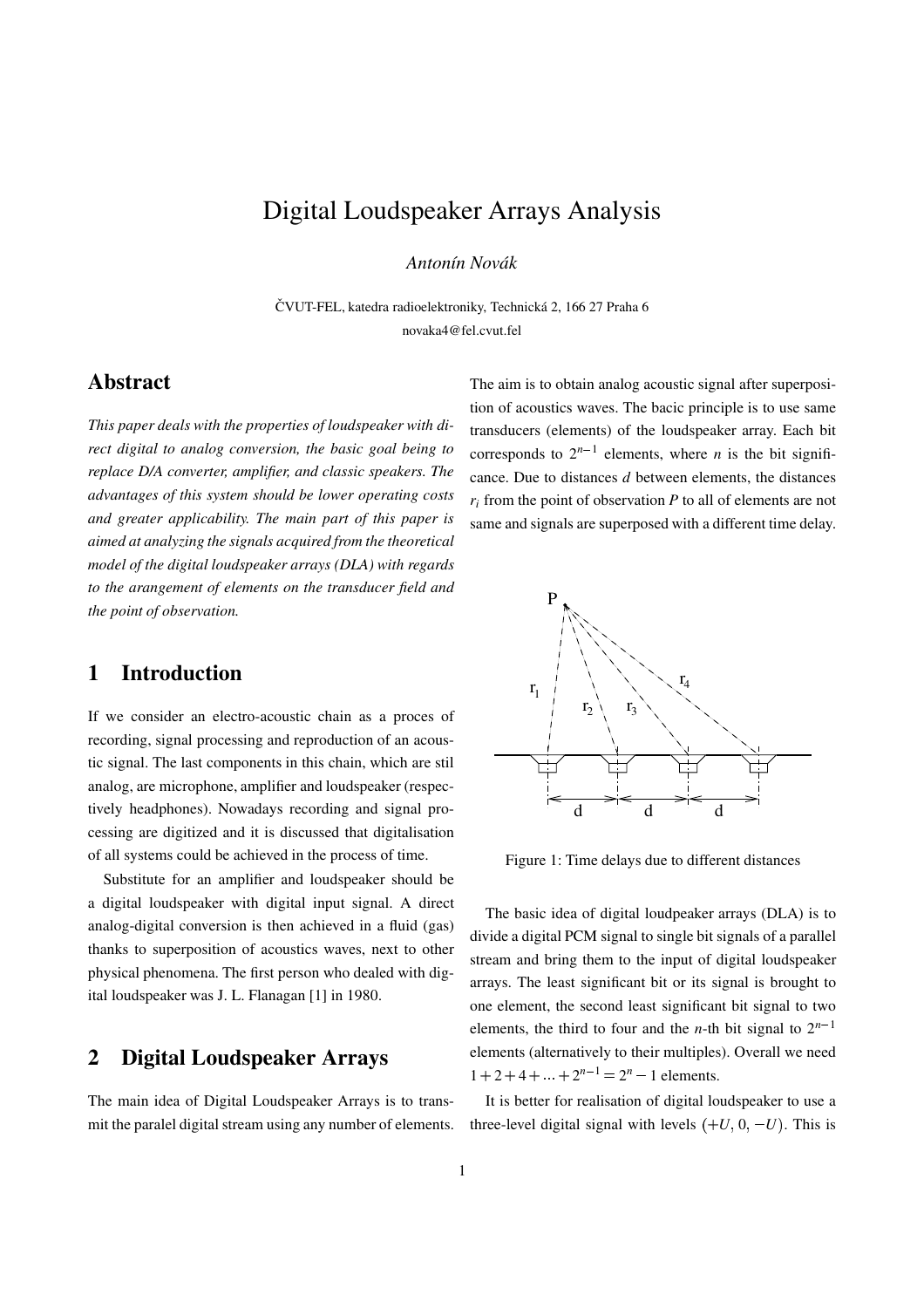why the most significant bit, or it's bit signal, is used as a sign bit. Then the number of the required bit signal is decreased by one and the number of required elements will be  $2^{n-1} - 1$ . The question is how to arange this number of elements in a plane or in space.

# **3 Arangement of elements**

The most suitable arangement of elements (it a plain) is a square-grid by technological reasons. However any other arangement such as a circular one can be considered. The optimal arangement of elements in the square-grid seems to be the arangement where corners of the squere-grid are unoccupied and the array of elements formes a circular shape. In this paper the arangements of elements according to paper [4], in which five different arangements were tested. Four of them are regular (the elements were placed into the square-grid according to a rule) and one of them was random (the elements were placed into the square-grid randomly). In this paper the next random arangement was tested. The elements are selected randomly at each sample interval. This arangement can be called randomized digital array or array with space diversity.

|    |  |  |  |                       | $3556533$ |
|----|--|--|--|-----------------------|-----------|
|    |  |  |  |                       |           |
|    |  |  |  | $4$ 6 6 6 6 6 6 5 4   |           |
|    |  |  |  | 5666666664            |           |
|    |  |  |  | $4 6 6 6 6 6 6 6 6 4$ |           |
|    |  |  |  | 56666665              |           |
| П. |  |  |  | $2$ 5 5 6 5 5 3 3     |           |
|    |  |  |  |                       |           |

Figure 2: Example of a regular arangements

#### **4 Consequence of different distances**

Non-linearities arrise as a result of signal decomposition into parallel bit-stream signals, their time delay and following superposition. Figure 3 shows the sine input signal before digitalisation (top), and the same signal after digitalisation and passing through a digital loudspeaker array (bottom).



Figure 3: Example of input and output dignals (time domain)



Figure 4: Example of input and output dignals (frequency domain)

For this example a 10-bit digital loudspeaker has been used. One of the regular arangements has been used, the distance between elements was 1cm and the point of observation was chosen in the axis of the array at a distance 10cm.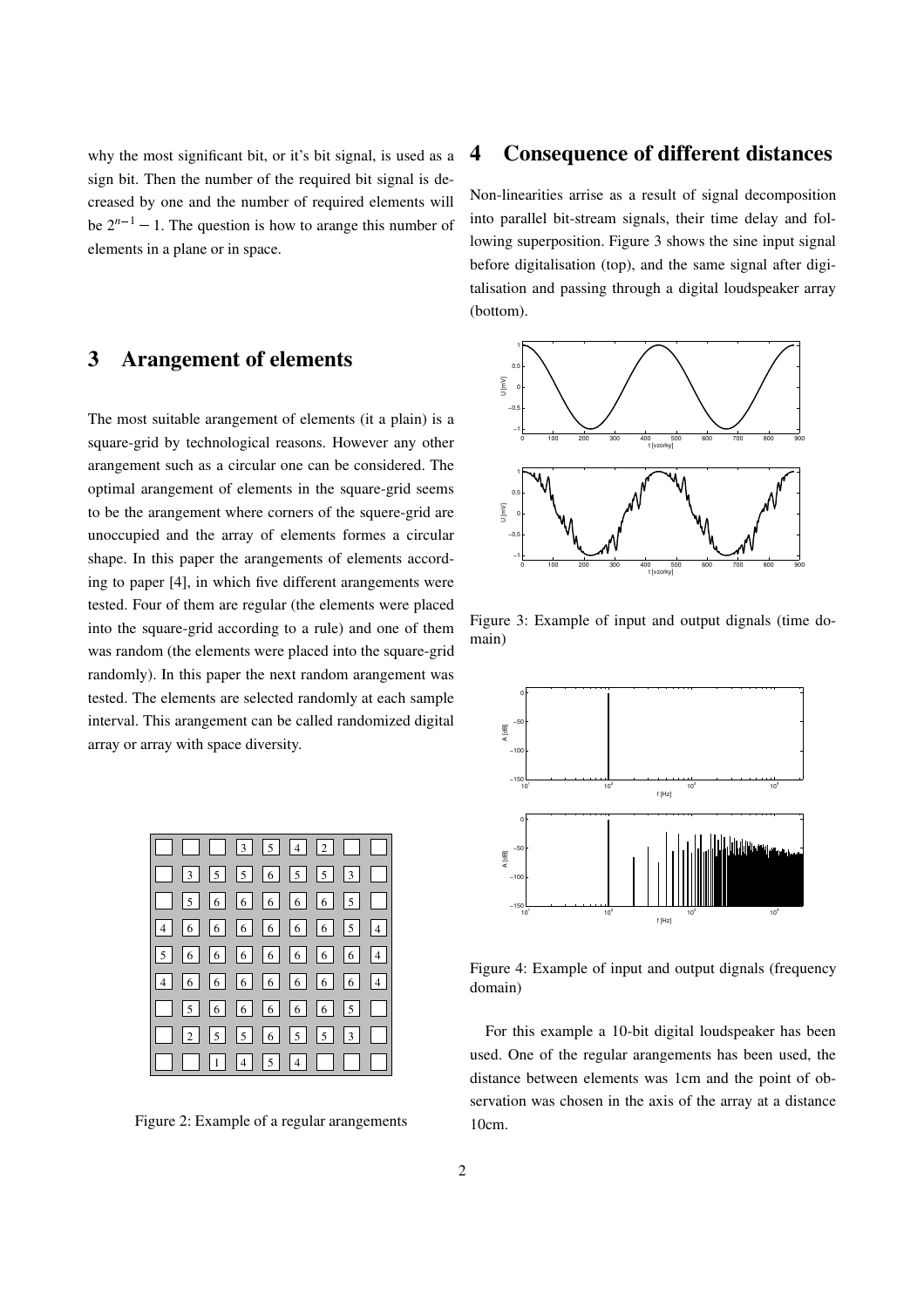## **5 Choice of the kernel**

Take into consideration a three-level bit-signal with levels  $(-U, 0, +U)$  as shown in the next figure.



Figure 5: three-level bit signal

Simplification for mathematic formulation can be done. The signal  $bit(t)$  should be expresed by convolution of sequence of scaled Dirac pulses  $a(t)$  at each sample interval  $n \cdot T_s$  and rectangle signal  $g(t)$  with duration  $T_s$ 

$$
bit(t) = a(t) * g(t).
$$
 (1)

Generaly we can choose any shape of kernel  $g(t)$ . The principle of a digital loudspeaker is using the digital bit-signal with two or three level signal is used. The rectangular shape of kernel  $g(t)$  with duration  $T_s$  will be considered, even if it is not efficient in the frequency domain. Even though it is suitable to separate the bit-signal  $bit(t)$  into a sequence of scaled Dirac pulses  $a(t)$  and kernel  $g(t)$ . The next figure shows the flow diagram of such a system, where  $h(t)$  represents the impulse response of a single element of a digital loudspeaker array and the block "fluid" represents the block of superposition of mutual delayed bit signals.



Figure 6: Flow diagram of a digital loudspeaker

The input signal of the block fluid can be expressed by convolution of single blocks

$$
y_m(t) = h(t) * g(t) * a(t), \qquad (2)
$$

from which can be derived

$$
y_m(t) = H(t) * a(t), \tag{3}
$$

where  $H(t)$  is the response of elements  $h(t)$  including the kernel $g(t)$ . The following derivation shows the advantage of using a kernel

$$
s(t) = \sum_{m} \int_{-\infty}^{\infty} H(\tau) \cdot a_m \left( t - \tau - \Delta t_m \right) d\tau. \tag{4}
$$

$$
= \sum_{m} \int_{-\infty}^{\infty} H(\tau) \cdot a_m \left( t - \tau - \Delta t_m \right) d\tau. \tag{5}
$$

$$
= \int_{-\infty}^{\infty} H(\tau) \sum_{m} a_m \left( t - \tau - \Delta t_m \right) d\tau \tag{6}
$$

The result can by expressed by convolution

$$
s(t) = H(t) * \sum_{m} a_m (t - \Delta t_m).
$$
 (7)

This expression means that the impulse response of elements and the shape of the kernel  $H(t)$  can be applied after the superposition of the sequences of scaled Dirac pulses.

Diagram 6 can be redrawn with using equation (7) into the next figure. The diagram has no logical coherence; the intermediate results between the blocks have no physical meaning; the output signal  $s(t)$  is mathematically the same as the output of the flow diagram (above).



Figure 7: Flow diagram after modification

There is a noticeable consequence of choosing the kernel and impulse response of the elements, which is the result of equation (7). By choosing the function  $g(t)$  and  $h(t)$ , or rather  $H(t)$ , it is possible to remove only the components above frequency  $f_s/2$  ( $f_s$  is sampling frequency). For perfect reconstruction and filtration of these components, it is necessary to choose an impulse response  $H(t)$ , which has a constant (not-zero) transfer function up to frequency  $f_s/2$ and a zero transfer function above this frequency. This demand can be satisfied only by using the function

$$
H(t) = \frac{\pi}{T_s} \frac{\sin(\frac{\pi}{T_s}t)}{\frac{\pi}{T_s}t}.
$$
 (8)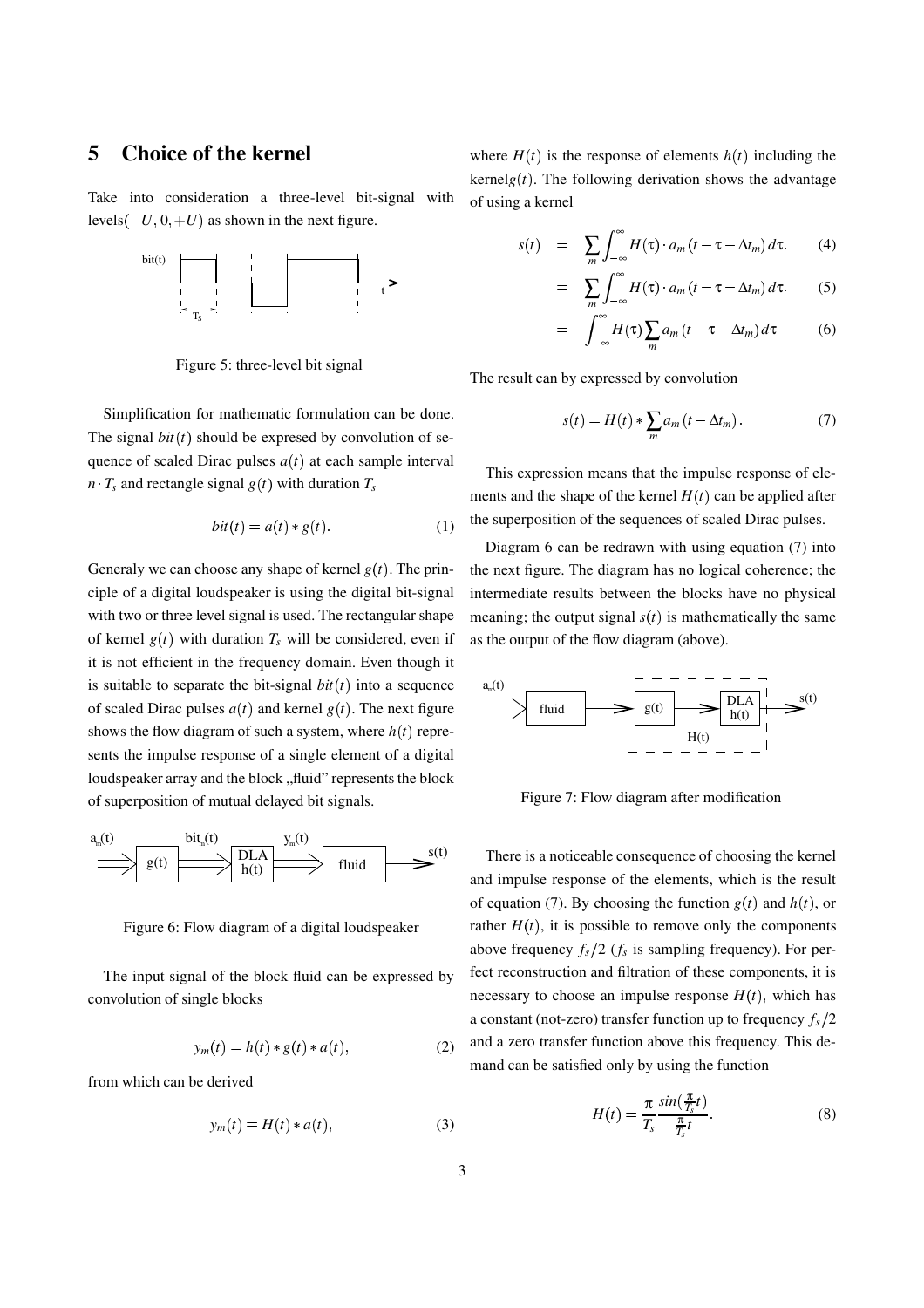By using this function the undesirable components over the frequency  $f_s/2$  can be removed. To keep the basic idea of a digital loudspeaker, the shape of kernel should be chosen as a rectangular signal and the possiblity to change the response  $H(t)$  is able only by changing the impuls response of the elements  $h(t)$ . The kernel  $g(t)$  with any kind of shape can be chosen; then it is not a digital, but a hybrid system. This is the same as adding another block of filtration between block of kernel and the array of elements.

However the problem with the components above frequency  $f_s/2$  is not the major problem in the contruction of digital loudspeaker arrays. The most undesirable components arise from non-linear distortion, which is impossible to remove by linear filtration or by choosing the schape of kernel  $g(t)$ .

#### **6 Distortion**

We can characterise a distortion by comparasion of the harmonic input signal with the response to this distorted harmonic signal in the output of the system. The distortion is then defined by the effective values

$$
k = \frac{I_{res}}{I_{out}},\tag{9}
$$

where *Iout* is the effective value of input signal and *Ires* is the effective value of the "residual curve", which is given by removing the first harmonic (usefull signal) from the output. The equation for the distortion can be rewritten into

$$
k = \sqrt{\frac{\sum_{n=0}^{N-1} |S_{n_{res}}|^2}{\sum_{n=0}^{N-1} |S_{n_{out}}|^2}}.
$$
 (10)

The dependency of the distortion on the frequency will change with the arangement of elements, their distance and with the point of observation.



Figure 8: The dependency of the distortion on the frequency

The distortion is also angle-dependent.



Figure 9: The dependency of the distortion on the angle

When the angle is near to  $0^{\circ}$ , or in the axis of the loudspeaker array, the distortion is the least, but when the angle is further of the axis, the distortion increases. The increase of the distortion is given by the usefull signal, which has a big decrease at high frequencies - the digital loudspeaker arrays appear to be a low-pass filter for the usefull signal.

We can draw the dependency of the distortion on the frequency and angle into the one figure, by using the dependency on two variables  $k(f, \varphi)$  and drawing it into the 3D figure. There is a noticeable difference between using the regular and the randomised arangement. The area of higher frequencies and angles is very similar and it is not possible to use the digital loudspeaker in this area, due to high distortion. The distortion at the area of low frequencies is far lower when the randomised arangement is used.